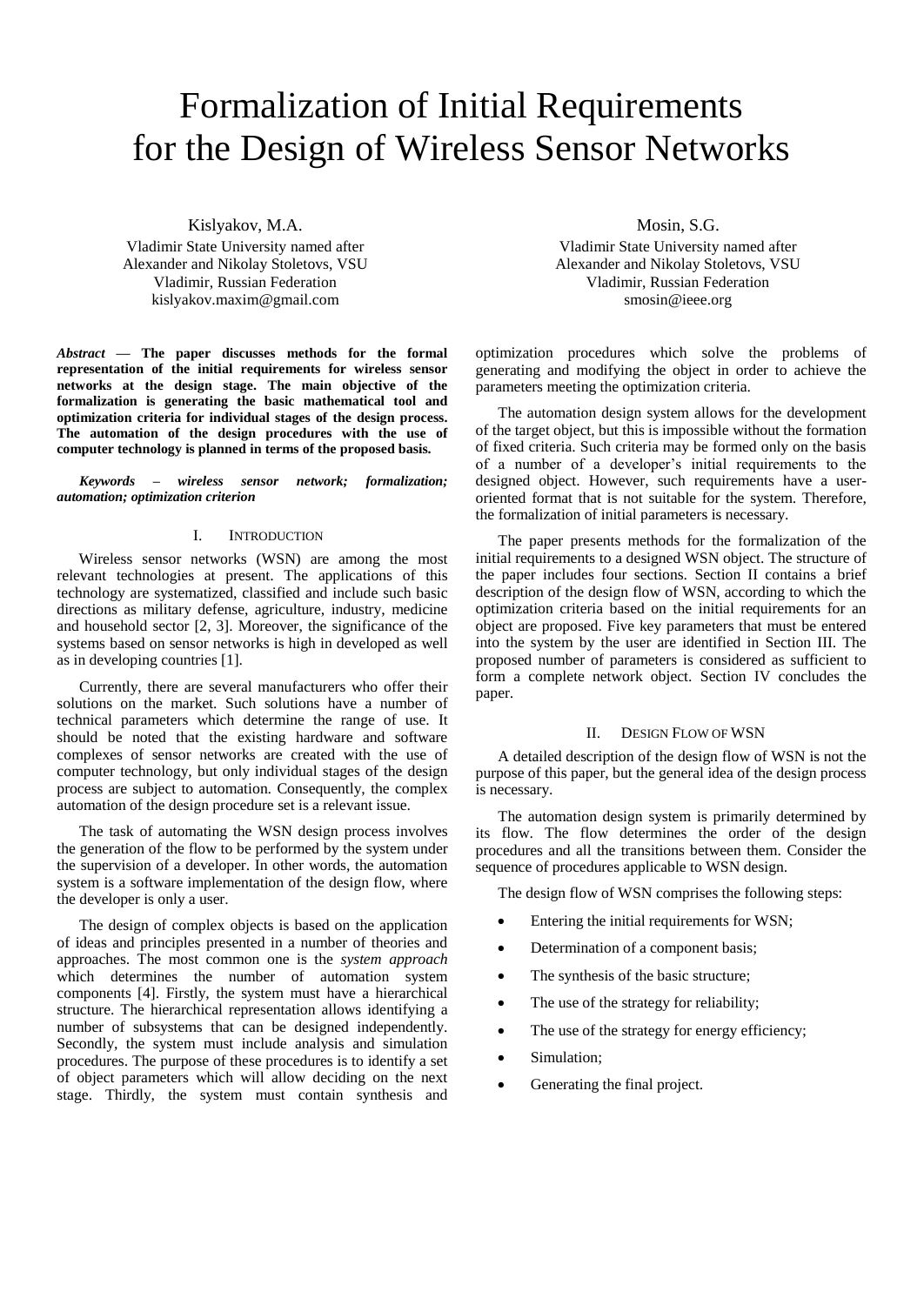The stages of providing reliability and energy efficiency are iterative, which determines the presence of synthesis procedures as well as analysis procedures in the form of components. The design flow is also presented as a cycle, which ensures the process of parameter convergence of the designed object to the initial requirements.

#### III. FORMALIZATION OF INITIAL REQUIREMENTS

Entering the initial requirements of the project is the first procedure to be performed. The automation of entering the information is difficult. It is based on the full interaction of the developer and the system. However, the formalization of the input data can be automated with the use of mathematical tool proposed in the paper.

Five main parameters necessary for the design of WSN must be singled out of the set of initial requirements. The parameter list is given below:

- Life cycle of the network;
- Coverage area;
- Degree of information relevance;
- Data transmission rate;
- Level of network reliability.

The initial requirements are the basis for generating the internal parameters of the system. Their formalization is given below.

## *A. Life cycle of the network*

The life cycle of the network determines the maximum uptime of the designed object. Theoretical calculation of the uptime of the network is presented in (1).

$$
T_c = \min(T_y) \tag{1}
$$

where  $T_c$  is the total uptime of the network,  $T_y$  is the set of uptime values of the nodes such that  $T_y = \{t_{y1}, t_{y2}, \dots, t_{yn}\},\$ *n* is the number of network nodes.

On the other hand, the life cycle of the node corresponds to the number of periods in the schedule (2).

$$
t_{yi} = m_i t_{yp}
$$
 (2)

where  $i = \{1..n\}$  is the index of the node,  $t_{vp}$  is the duration of one period in accordance with the schedule,  $m_i$  is the number of periods for the *i*-th node.

Five components of  $t_{yp}$  must be distinguished:

- *tуp0* sleep period;
- $t_{yp1}$  waiting period;
- *t*<sub>*yp2</sub>* period of reading sensor data;</sub>
- $t_{\nu\nu\lambda}$  period of data reception from another node;
- $t_{yp4}$  period of data transmission to another node;

*tуp5* – period of information processing.

Parameter  $m_j$  matches period  $t_{vpj}$ . This parameter specifies the number of repetitions of period *tуpj* for the node. Equation (3) is the calculation of period *tуp*.

$$
t_{yp} = \sum_{j=0}^{5} (m_j t_{ypj})
$$
 (3)

Each period *tуpj* is characterized by its indicator of energy consumption. Thus, parameter  $S_j$  which determines the discharge rate of the independent power supply unit corresponds to period *tуpj*. In turn, the power supply has a certain capacity of *P*. Let the capacity of power supply for all nodes be equal to *P*. Then the optimization criterion has the form represented by (4).

$$
P \ge \sum_{j=0}^{5} (m_j t_{\text{ypj}} S_j)
$$
 (4)

The values of parameters  $t_{ypj}$  and  $S_j$  are known. Parameter *mj* is calculated based on the simulation of the object. Based on the initial formulation of the problem, the number of schedule periods *m* corresponds to the number of sleep periods  $m_0$  of the node. Thus, the parameters of the life cycle of each node in the network can be calculated based on (2) and (4). The total uptime of the network is formed based on (1). Comparing the calculated parameter  $T_c$  with the initial requirements for the life cycle of the network, the system selects the next stage of the design flow.

### *B. Coverage area*

The coverage area determines the spatial arrangement of network nodes which perform the role of sensors. Considering it, the network has a static topology, and location of nodes does not change with time. Then the network coverage can be represented as three sets:  $X = \{x_1, ..., x_n\}, Y = \{y_1, ..., y_n\},$  $Z = \{z_1, \ldots, z_n\}.$ 

Each node contains a transmitter with a certain power level. The power level of the transmitter determines the node action radius *R* in open space. Let the action radius for all nodes be equal to *R*.

Consider the case where all nodes can act as relays of information. Then the distance between nodes *i* and *j* in the three-dimensional space will be calculated by (5).

$$
D_{ij} = \sqrt{(x_i - x_j)^2 + (y_i - y_j)^2 + (z_i - z_j)^2}
$$
 (5)

where  $i, j = (1..n)$  and  $i \neq j$ .

If the nodes connected to the sensors can not receive the information via radio channel, the relay must be added to the network. In this case, the calculation of the distance between the nodes is performed by (6).

$$
D_{ij} = \sqrt{(x_i - x_j)^2 + (y_i - y_j)^2 + (z_i - z_j)^2}
$$
 (6)

where  $i = (1..n), j = (1..l), l$  is the number of relays added to the network,  $(x_j, y_j, z_j)$  are coordinates of the *j*-th relay. It